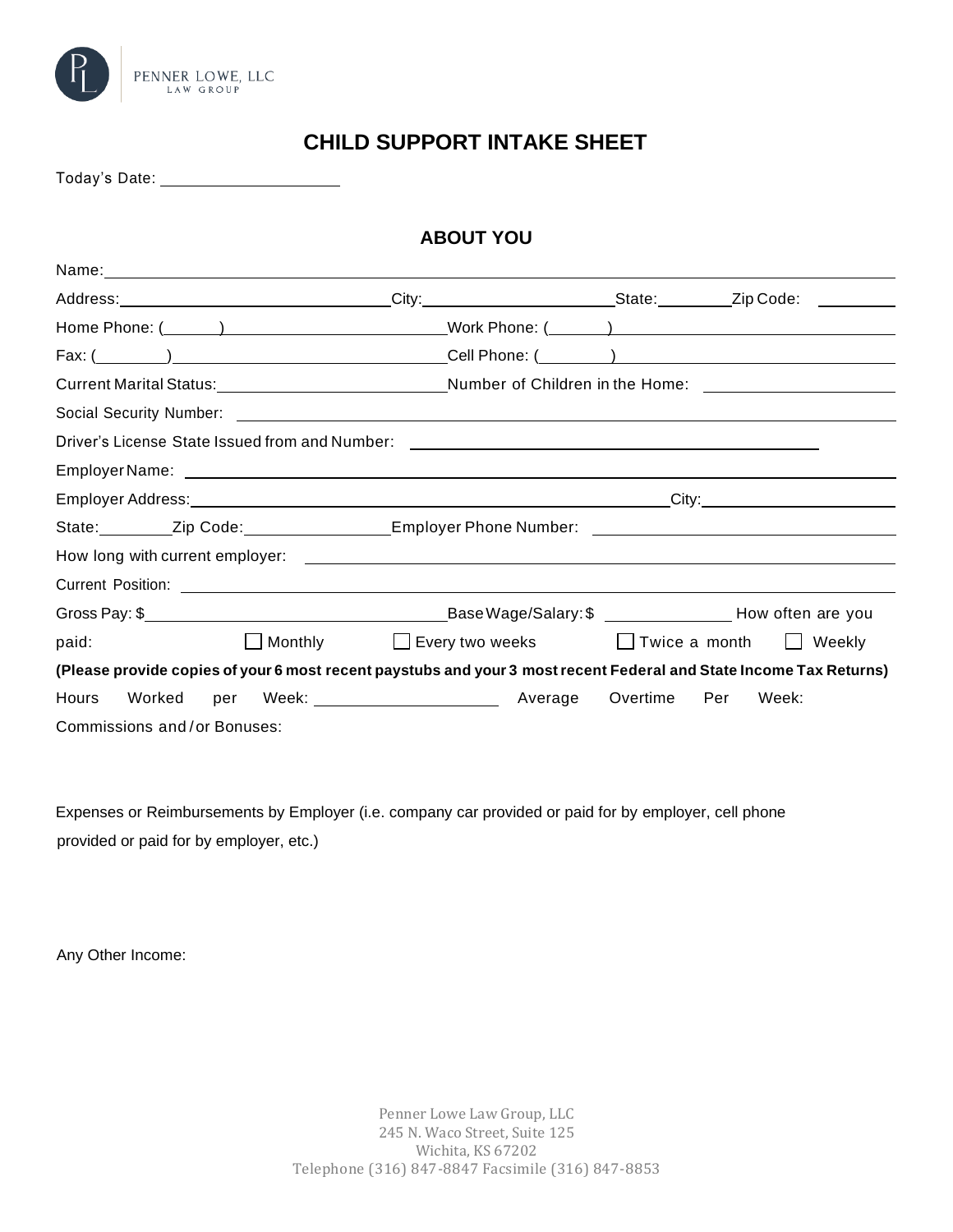### **OTHER PARENT**

| Current Marital Status:_________________________________Number of Children in the Home: _____________________                                                                                                                        |                                             |                                                                                                               |  |  |
|--------------------------------------------------------------------------------------------------------------------------------------------------------------------------------------------------------------------------------------|---------------------------------------------|---------------------------------------------------------------------------------------------------------------|--|--|
|                                                                                                                                                                                                                                      |                                             |                                                                                                               |  |  |
|                                                                                                                                                                                                                                      |                                             |                                                                                                               |  |  |
|                                                                                                                                                                                                                                      |                                             |                                                                                                               |  |  |
|                                                                                                                                                                                                                                      |                                             |                                                                                                               |  |  |
|                                                                                                                                                                                                                                      |                                             |                                                                                                               |  |  |
|                                                                                                                                                                                                                                      |                                             |                                                                                                               |  |  |
| Current Position: <u>contract and contract and contract and contract and contract and contract and contract and contract and contract and contract and contract and contract and contract and contract and contract and contract</u> |                                             |                                                                                                               |  |  |
|                                                                                                                                                                                                                                      |                                             |                                                                                                               |  |  |
| paid: Monthly                                                                                                                                                                                                                        | $\overline{\text{E}}$ a month $\Box$ Weekly |                                                                                                               |  |  |
|                                                                                                                                                                                                                                      |                                             | Hours Worked per Week:____________________________Average Overtime Per Week: ________________________________ |  |  |
| Commissions and/or Bonuses:                                                                                                                                                                                                          |                                             |                                                                                                               |  |  |

Expenses or Reimbursements by Employer (i.e. company car provided or paid for by employer, cell phone provided or paid for by employer, etc.)

Any Other Income: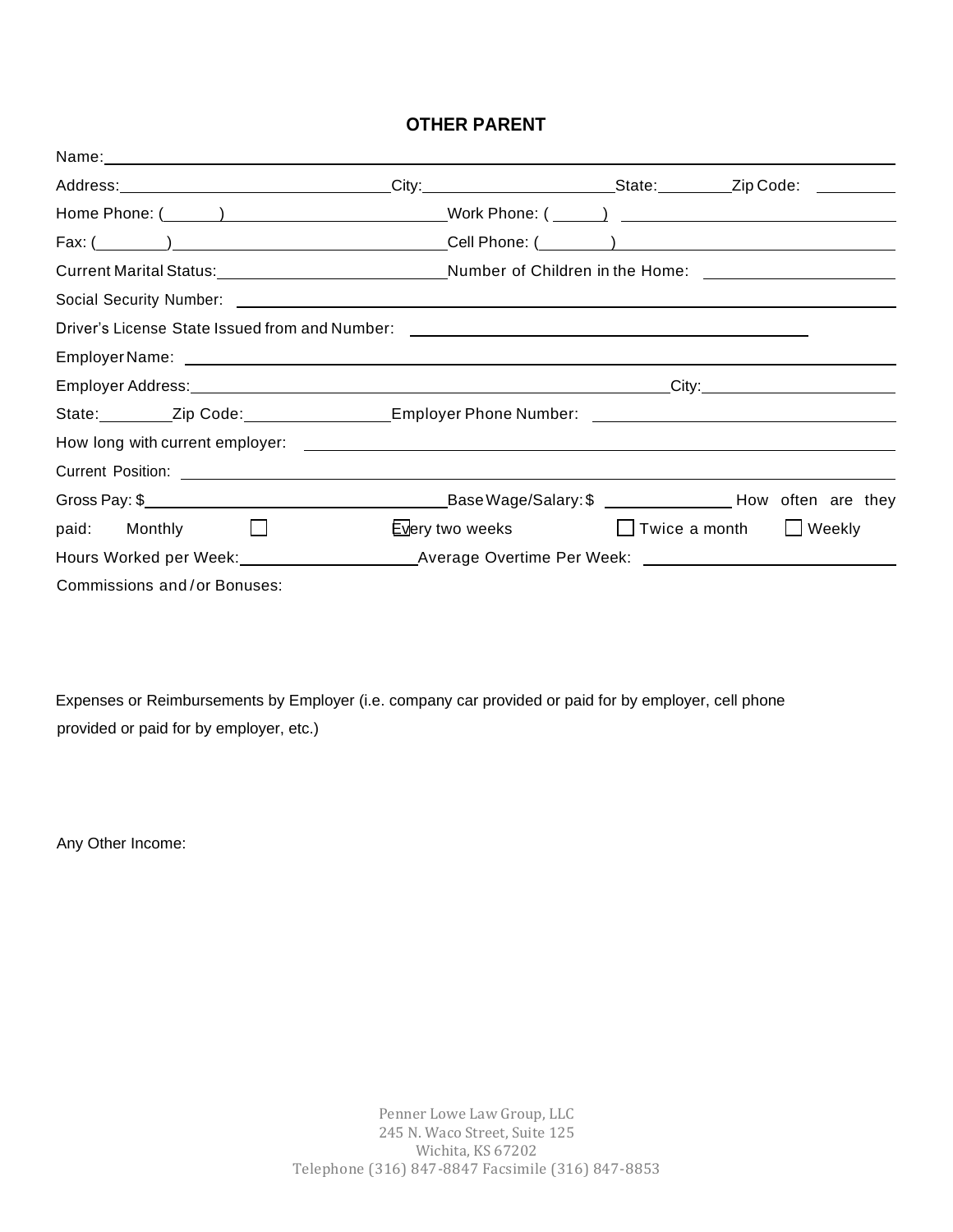# **DIVORCE OR PATERNITY INFORMATION**

| Case Number:                                    |
|-------------------------------------------------|
| Date of Final Divorce or Paternity Established: |
| County and State Where Granted:                 |
| <b>Current Amount of Child Support:</b>         |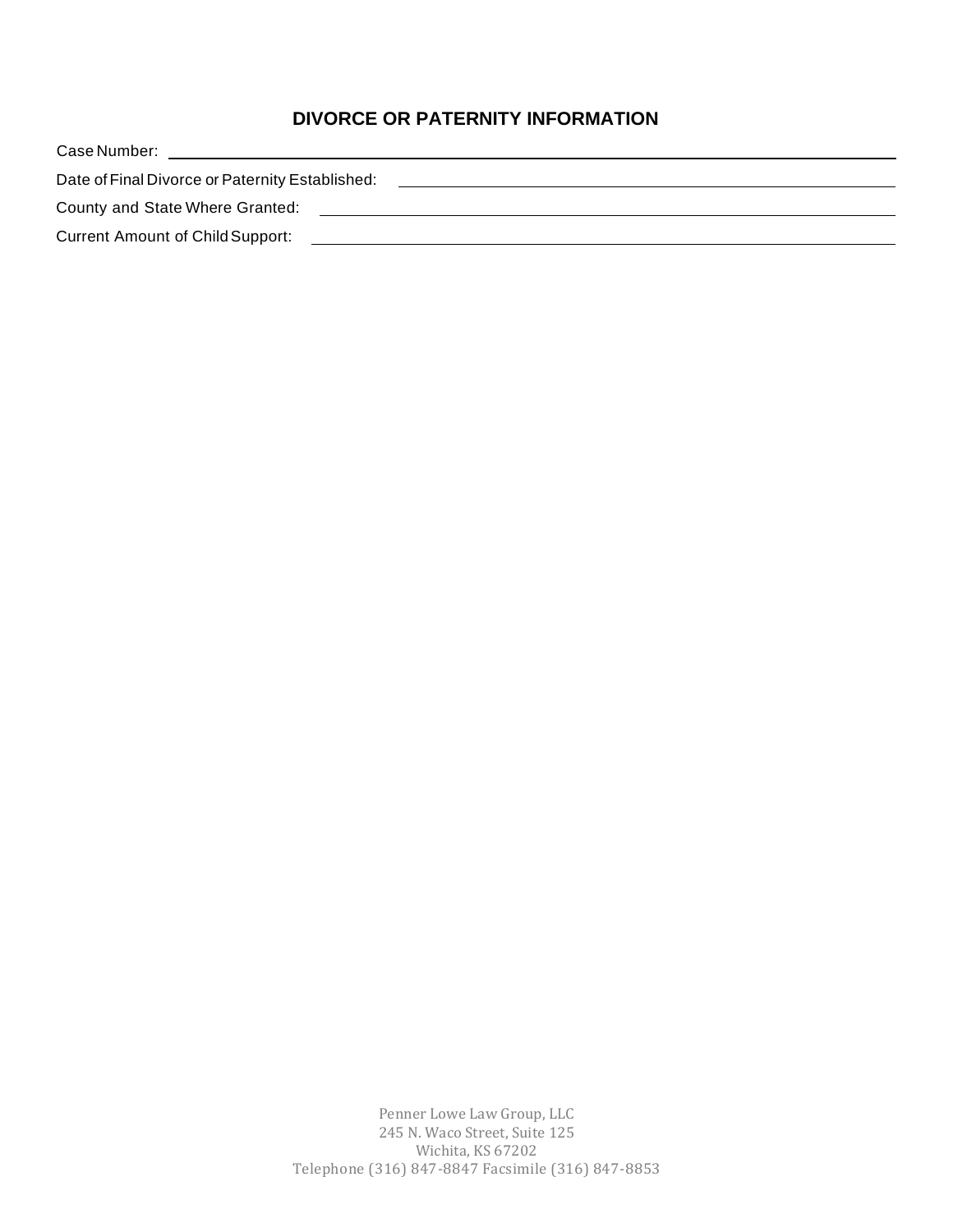### **INFORMATION REGARDING THE CHILDREN**

Children of the Parties:

Please complete below for all children of the parties

| Name of Child | Date of Birth | <b>Social Security Number</b> | Who Currently has<br><b>Residential Custody</b> |
|---------------|---------------|-------------------------------|-------------------------------------------------|
|               |               |                               |                                                 |
|               |               |                               |                                                 |
|               |               |                               |                                                 |
|               |               |                               |                                                 |

#### Children **NOT** of the Parties:

Please complete below for all children **NOT** of the parties

| Name of<br><b>Child</b> | Date of<br><b>Birth</b> | <b>Social Security</b><br><b>Number</b> | Who<br><b>Currently</b><br>has<br><b>Residential</b><br>Custody | <b>Support</b><br><b>Payment</b> | <b>Relationship to the Party</b> |
|-------------------------|-------------------------|-----------------------------------------|-----------------------------------------------------------------|----------------------------------|----------------------------------|
|                         |                         |                                         |                                                                 |                                  |                                  |
|                         |                         |                                         |                                                                 |                                  |                                  |
|                         |                         |                                         |                                                                 |                                  |                                  |
|                         |                         |                                         |                                                                 |                                  |                                  |

### **DAYCARE COSTS**

| Amount per week:                          | <u> 1989 - Johann John Stein, markin film ar yn y brenin y brenin y brenin y brenin y brenin y brenin y brenin y</u>                                                                                                           |        |                                                                                                                |  |
|-------------------------------------------|--------------------------------------------------------------------------------------------------------------------------------------------------------------------------------------------------------------------------------|--------|----------------------------------------------------------------------------------------------------------------|--|
|                                           |                                                                                                                                                                                                                                |        |                                                                                                                |  |
| Is daycare expense paid by cash or check? |                                                                                                                                                                                                                                |        |                                                                                                                |  |
|                                           |                                                                                                                                                                                                                                |        |                                                                                                                |  |
| Address:_______________________________   | City: the contract of the contract of the contract of the contract of the contract of the contract of the contract of the contract of the contract of the contract of the contract of the contract of the contract of the cont | State: | Zip Code: The Code State State State State State State State State State State State State State State State S |  |
| Phone Number: <u>___________________</u>  |                                                                                                                                                                                                                                |        |                                                                                                                |  |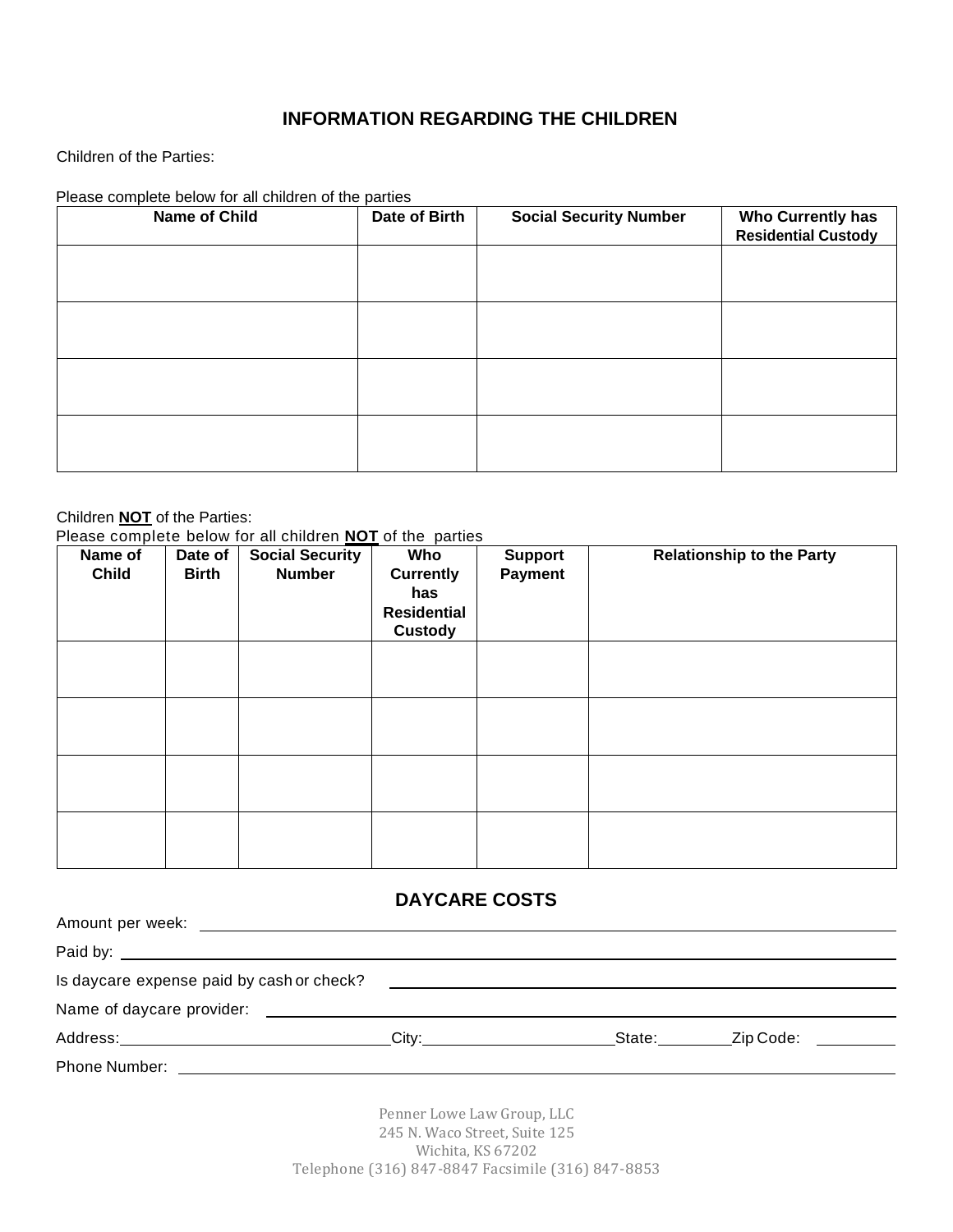#### **HEALTHCARE COSTS**

Who pays for family health care coverage?

Is it an extra cost?  $\Box$  Yes  $\Box$  No

If yes, please provide the cost of coverage for:

Employee only: Employee plus child(ren):

Employee + child(ren) + spouse: \_\_\_\_\_\_\_\_\_\_\_\_\_\_

Are there any special healthcare costs (i.e. orthodontic, etc.)?

Who pays?

Company/ provider name and address including city, state, and zip code:

# **Please provide documentation from your employer or insurance provider showing your monthly health insurance premium costs.**